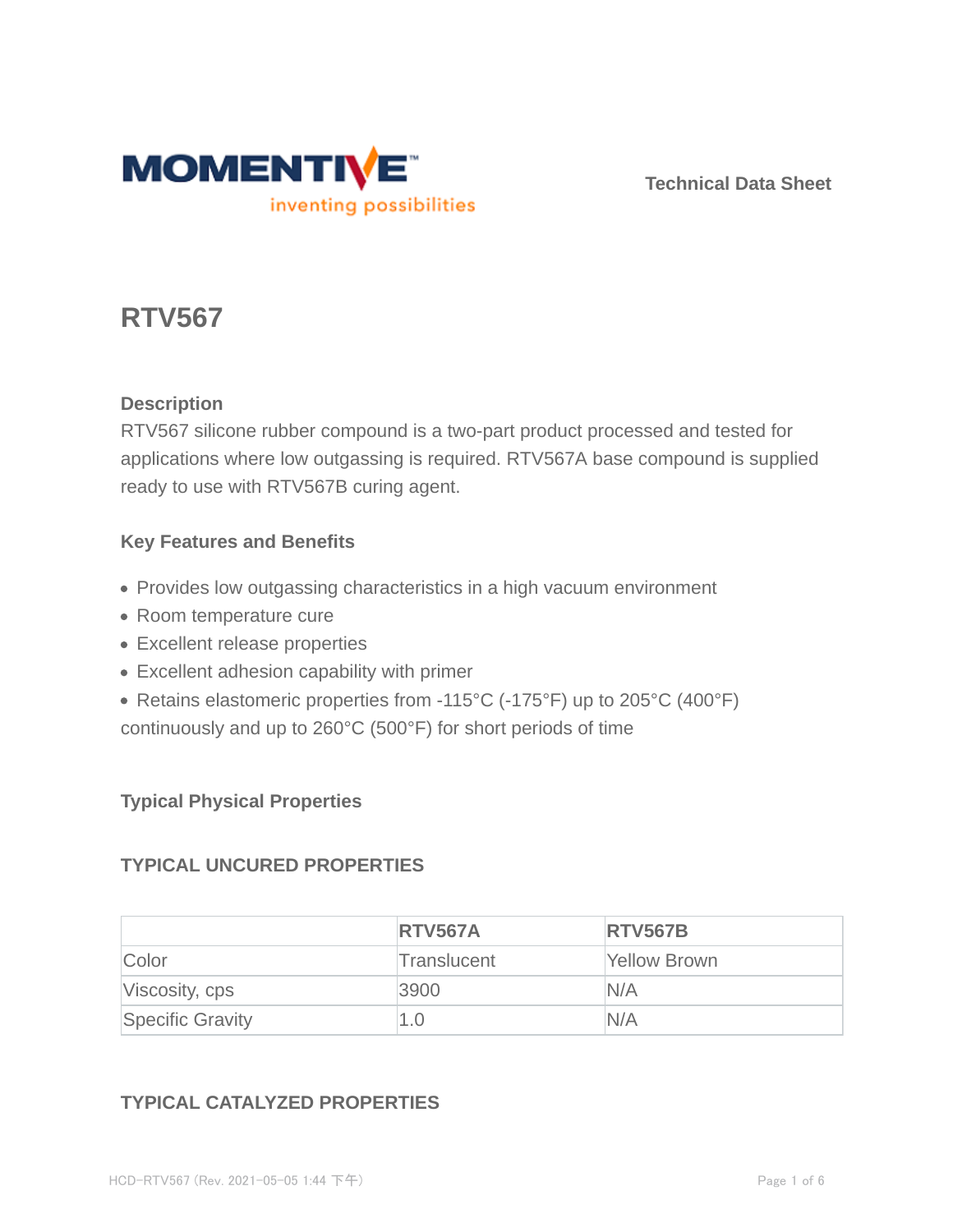## **(Mixture by weight of 100 parts RTV567A and 0.1 part RTV567B)**

|                      | <b>RTV567</b> |
|----------------------|---------------|
| Work Life, Hrs.      | ч             |
| Tack Free Time, Hrs. |               |

# **TYPICAL CURED PROPERTIES (Cured 7 days @ 25°C (77°F) and 50% R.H.)**

|                                          | <b>RTV567</b> |
|------------------------------------------|---------------|
| Hardness, Shore A Durometer              | 20            |
| Lap Shear Strength, (psi) (on primed Al) | 45            |
| Volatile Condensable Material %*         | 0.05          |
| Total Weight Loss %*                     | 0.4           |

\* ASTM E595 Standard Test Method.

#### **Patent Status**

Nothing contained herein shall be construed to imply the nonexistence of any relevant patents or to constitute the permission, inducement or recommendation to practice any invention covered by any patent, without authority from the owner of the patent.

#### **Product Safety, Handling and Storage**

Customers should review the latest Safety Data Sheet (SDS) and label for product safety information, safe handling instructions, personal protective equipment if necessary, emergency service contact information, and any special storage conditions required for safety. Momentive Performance Materials (MPM) maintains an aroundthe-clock emergency service for its products. SDS are available at www.momentive.com or, upon request, from any MPM representative. For product storage and handling procedures to maintain the product quality within our stated specifications, please review Certificates of Analysis, which are available in the Order Center. Use of other materials in conjunction with MPM products (for example, primers) may require additional precautions. Please review and follow the safety information provided by the manufacturer of such other materials.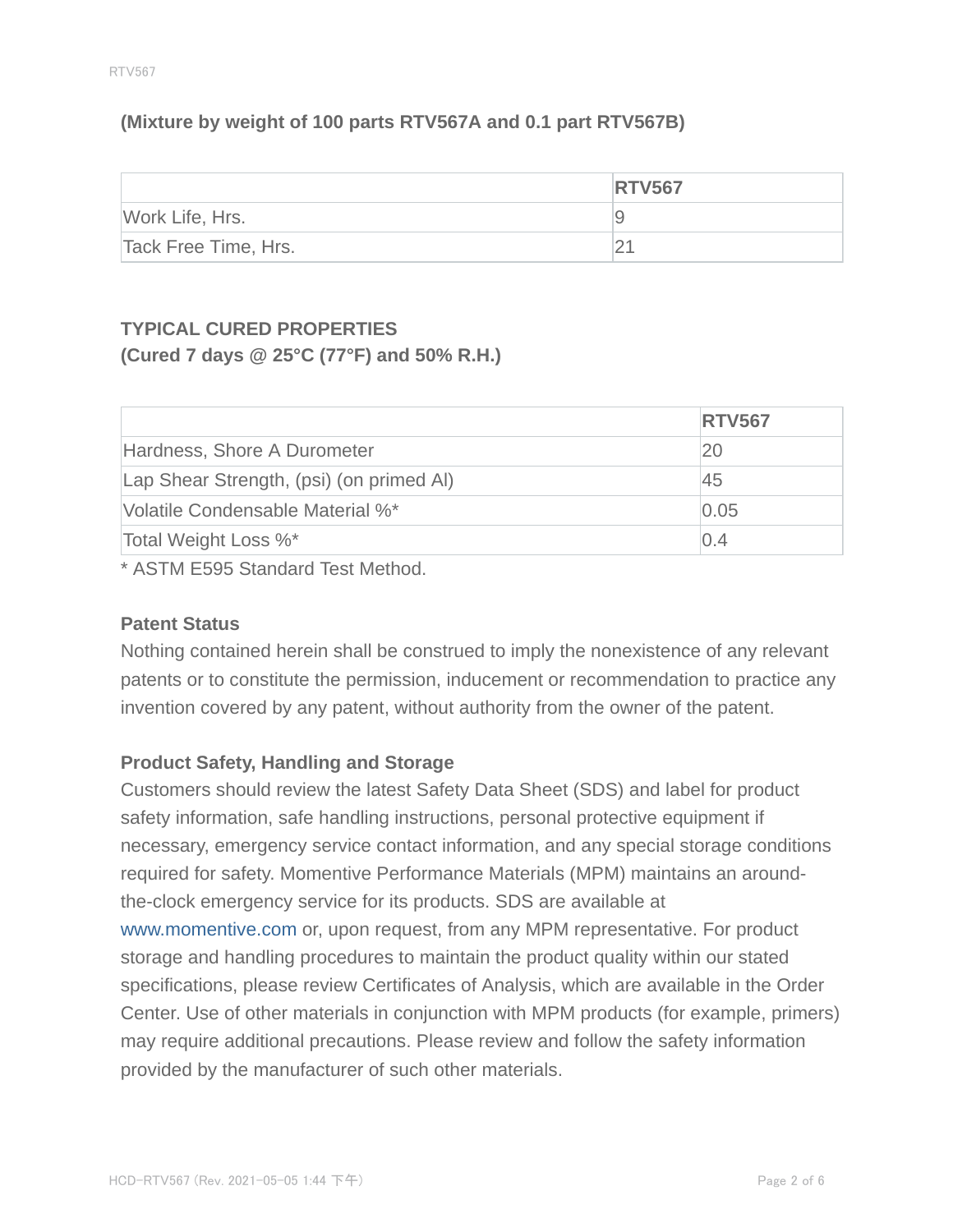## **Processing Recommendations**

### **Mixing**

Select a mixing container 4 to 5 times larger than the volume of RTV silicone rubber compound to be used. Weigh out the RTV567A base compound and add the appropriate amount of RTV567B curing agent. The most commonly used amount of curing agent is 0.1% by weight (0.087 ml curing agent per 100 gm base compound). When measuring and dispensing small amounts of curing agent, the use of a microsyringe is recommended for accuracy.

Using clean tools, thoroughly mix the RTV base compound and the curing agent, scraping the sides and bottom of the container carefully to produce a homogeneous mixture. When using power mixers, avoid excessive speeds which could entrap large amounts of air or cause overheating of the mixture, resulting in shorter pot life.

## **Deaeration**

Air entrapped during mixing should be removed to eliminate voids in the cured product. Expose the mixed material to a vacuum of 25mm (29 inches) of mercury minimum. The material will expand, crest, and recede to about the original level as the bubbles break. Degassing is usually complete about two minutes after frothing ceases. When using the RTV silicone rubber compound for potting, deaeration may be necessary after pouring to avoid capturing air in complex assemblies.

## **Curing**

RTV567 silicone rubber compound, when properly mixed, will cure sufficiently in one week at 25°C (77°F) and 50% relative humidity to allow gentle handling. For best results, especially with regard to outgassing and adhesion, cure for 21 days at 25°C (77°F) and 50% relative humidity.

If this RTV silicone rubber compound is to be used at temperatures over 150°C (302°F), the cured product should be properly conditioned prior to service. Following full room temperature cure, a typical conditioning program would be eight hours at 100°C (212°F) and an additional eight hours at each 28°C (80°F) interval to the desired service temperature. Longer times at each temperature will be required for larger parts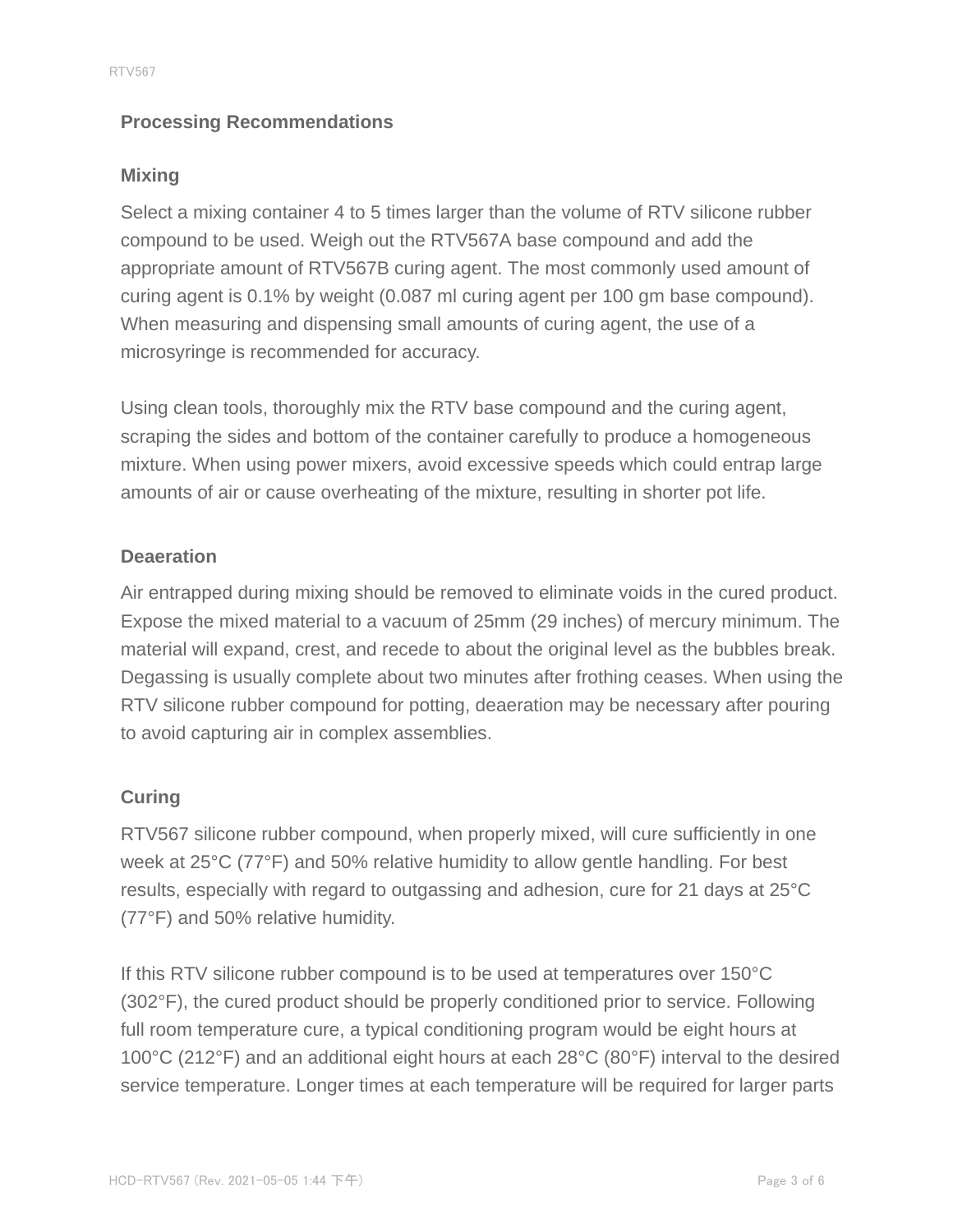or very deep sections.

#### **Bonding**

If adhesion is an important application requirement, RTV567 silicone rubber compound requires a primer to bond to non-silicone surfaces. Thoroughly clean the substrate with a non-oily solvent such as naphtha or methyl ethyl ketone (MEK) and let dry. Then apply a uniform thin film of Momentive Performance Materials SS4155 silicone primer and allow the primer to air dry for one hour or more (a uniform chalky white haze should be visible). Finally, apply freshly catalyzed RTV silicone rubber to the primed surface and cure as recommended above. For more details on priming and adhesion, refer to Momentive Performance Materials datasheet on RTV primers.

#### **Limitations**

Customers must evaluate Momentive Performance Materials products and make their own determination as to fitness of use in their particular applications.

#### **Contact Information**

Email

#### commercial.services@momentive.com

#### **Telephone**

| <b>Americas</b>      | <b>Latin America</b> | <b>EMEAI- Europe, Middle</b><br>East, Africa & India | <b>ASIA PACIFIC</b> |
|----------------------|----------------------|------------------------------------------------------|---------------------|
| +1 800 295 2392      | <b>Brazil</b>        | <b>Europe</b>                                        | <b>China</b>        |
| Toll free*           | +55 11 4534 9650     | +390510924300                                        | 800 820 0202        |
| +704 805 6946        | Direct Number        | Direct number                                        | Toll free           |
| <b>Direct Number</b> |                      |                                                      | +86 21 3860 4892    |
|                      |                      |                                                      | Direct number       |
| *All American        | <b>Mexico</b>        | India, Middle East &                                 | Japan               |
| countries            | +52 55 2169 7670     | <b>Africa</b>                                        | +81 3 5544 3111     |
|                      | <b>Direct Number</b> | + 91 44 71212207                                     | Direct number       |
|                      |                      | Direct number*                                       |                     |
|                      |                      | *All Middle Eastern                                  | <b>Korea</b>        |
|                      |                      | countries, Africa, India,                            | +82 2 6201 4600     |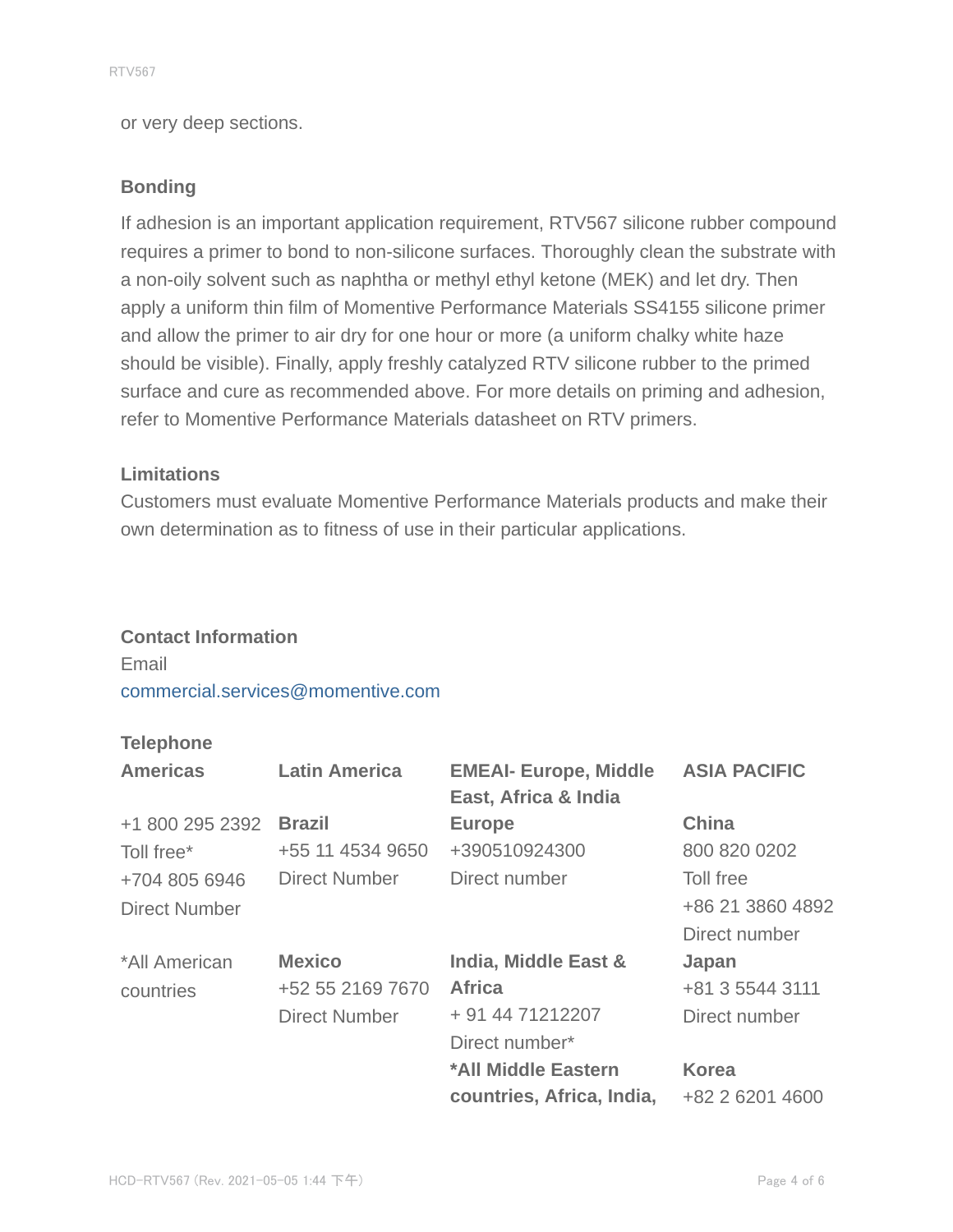For literature and technical assistance, visit our website at: www.momentive.com

#### **DISCLAIMER:**

**THE MATERIALS, PRODUCTS AND SERVICES OF MOMENTIVE PERFORMANCE MATERIALS INC. AND ITS SUBSIDIARIES AND AFFILIATES (COLLECTIVELY "SUPPLIER"), ARE SOLD SUBJECT TO SUPPLIER'S STANDARD CONDITIONS OF SALE, WHICH ARE INCLUDED IN THE APPLICABLE DISTRIBUTOR OR OTHER SALES AGREEMENT, PRINTED ON THE BACK OF ORDER ACKNOWLEDGMENTS AND INVOICES, AND AVAILABLE UPON REQUEST. ALTHOUGH ANY INFORMATION, RECOMMENDATIONS, OR ADVICE CONTAINED HEREIN IS GIVEN IN GOOD FAITH, SUPPLIER MAKES NO WARRANTY OR GUARANTEE, EXPRESS OR IMPLIED, (i) THAT THE RESULTS DESCRIBED HEREIN WILL BE OBTAINED UNDER END-USE CONDITIONS, OR (ii) AS TO THE EFFECTIVENESS OR SAFETY OF ANY DESIGN INCORPORATING ITS PRODUCTS, MATERIALS, SERVICES, RECOMMENDATIONS OR ADVICE. EXCEPT AS PROVIDED IN SUPPLIER'S STANDARD CONDITIONS OF SALE, SUPPLIER AND ITS REPRESENTATIVES SHALL IN NO EVENT BE RESPONSIBLE FOR ANY LOSS RESULTING FROM ANY USE OF ITS MATERIALS, PRODUCTS OR SERVICES DESCRIBED HEREIN.** Each user bears full responsibility for making its own determination as to the suitability of Supplier's materials, services, recommendations, or advice for its own particular use. Each user must identify and perform all tests and analyses necessary to assure that its finished parts incorporating Supplier's products, materials, or services will be safe and suitable for use under end-use conditions. Nothing in this or any other document, nor any oral recommendation or advice, shall be deemed to alter, vary, supersede, or waive any provision of Supplier's standard Conditions of Sale or this Disclaimer, unless any such modification is specifically agreed to in a writing signed by Supplier. No statement contained herein concerning a possible or suggested use of any material, product, service or design is intended, or should be construed, to grant any license under any patent or other intellectual property right of Supplier covering such use or design, or as a recommendation for the use of such material, product, service or design in the infringement of any patent or other intellectual property right.

The use of the "™" symbol designates registered or unregistered trademarks of Momentive Performance Materials Inc. or its affiliated companies. Momentive and the Momentive logo are trademarks of Momentive Performance Materials Inc.